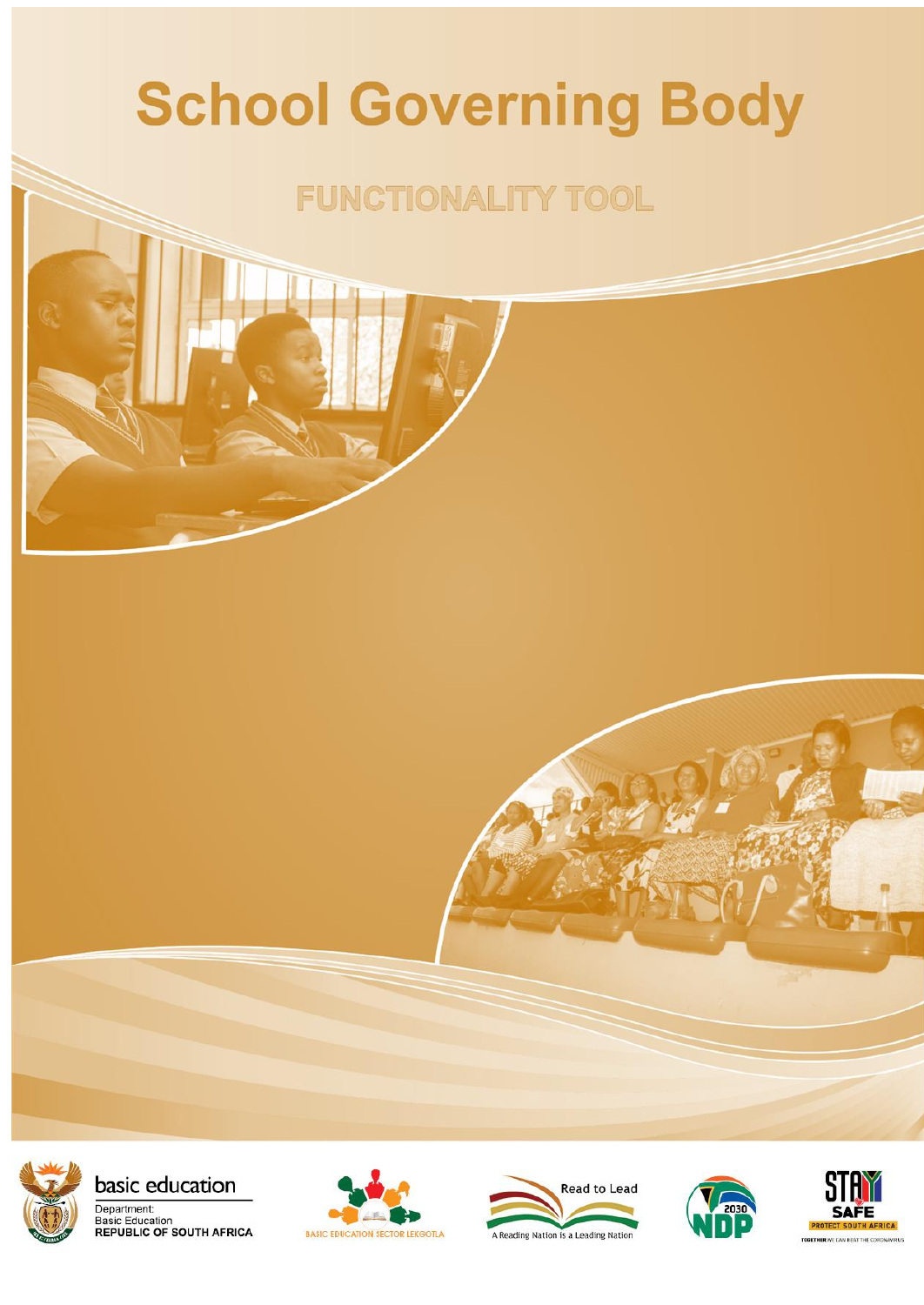- 1. The South African School's Act No 84 of 1996 (SASA) as amended stipulates that the governance of a school is vested in its School Governing Body (SGB).
- 2. SASA provides for roles and responsibilities that SGBs must perform.
- 3. The SGB Functionality Tool selects key categories from the expected roles for SGBs to self-evaluate their performance and for the Department to assess their functionality in order to determine areas of support and capacity building. The Tool further alerts of the functionality level of the SGB based on the areas in the Tool.
- 4. Each category has 4 statements from which only ONE must be selected as they are arranged in a cascading order which the higher ranking (with evidence) presupposes that the lower criteria have been achieved. Therefore, only one block must be marked with an X per category.
- 5. The School Principal and an SGB representative should administer the first rating and then followed by the moderation by Departmental official based on the evidence provided by the school.
- 6. Both the school and departmental representative must sign the tool.
- 7. The Department of Basic Education or Provincial Education Department will select a sample of schools from those rated for verification purposes.

### 2022/2023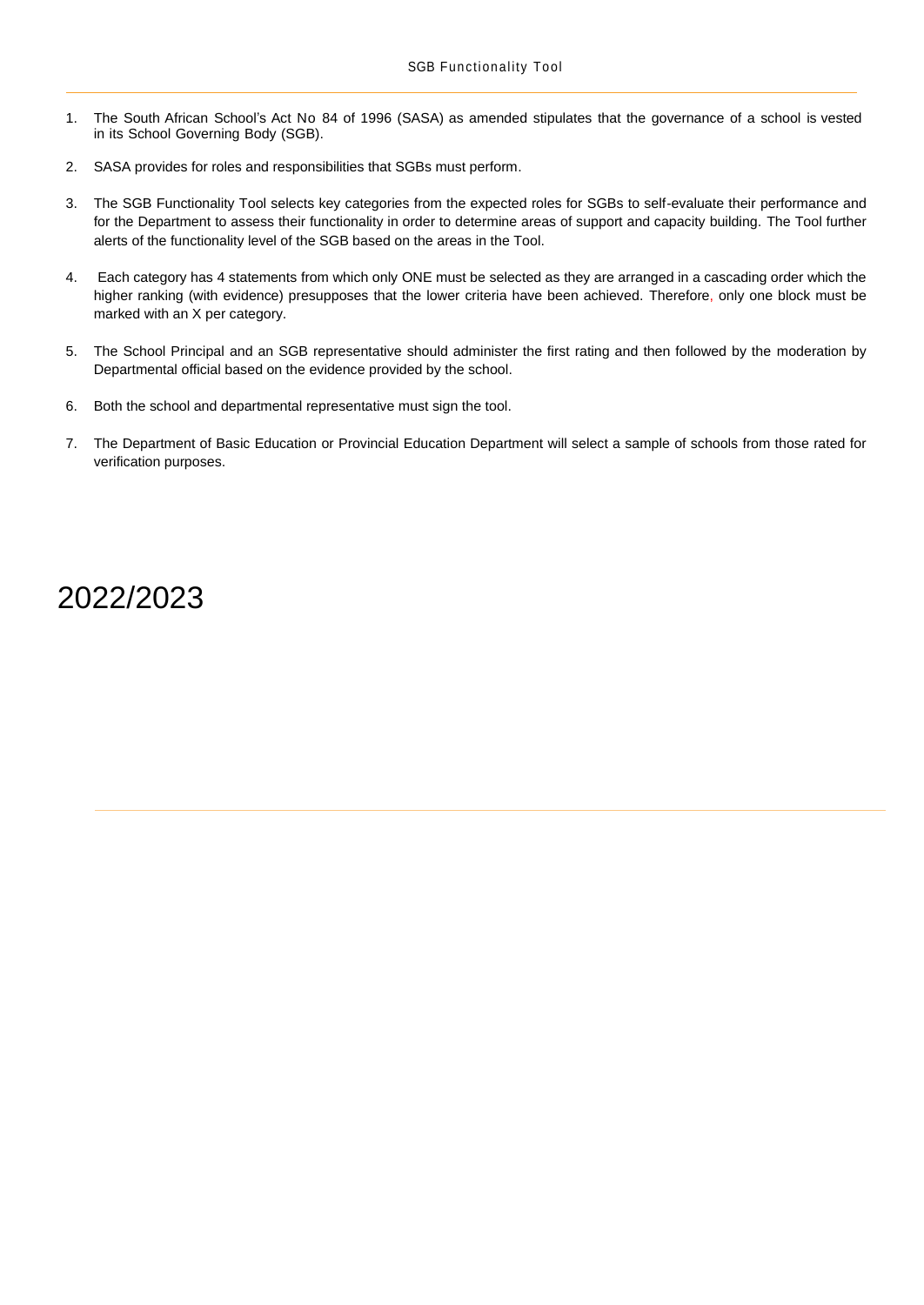| 2022/23 SCHOOL GOVERNING BODY FUNCTIONALITY TOOL |                              |                               |                                                                                  |                                                                                                                 |  |                                       |                    |
|--------------------------------------------------|------------------------------|-------------------------------|----------------------------------------------------------------------------------|-----------------------------------------------------------------------------------------------------------------|--|---------------------------------------|--------------------|
|                                                  |                              |                               |                                                                                  |                                                                                                                 |  |                                       |                    |
|                                                  |                              | A Fee Paying: YES/No Quintile | Type of School: Urban                                                            | <b>Rural Rural</b>                                                                                              |  | Township                              | <b>Farm School</b> |
| <b>Category</b>                                  |                              |                               | Scored by the school                                                             |                                                                                                                 |  | <b>Moderated score</b><br>by official | Comment            |
|                                                  | <b>Mark with an</b>          | Mark with an                  | <b>Mark with an</b>                                                              | <b>Mark with an</b>                                                                                             |  |                                       |                    |
|                                                  | $\boldsymbol{X}$             | $\boldsymbol{X}$              | $\boldsymbol{X}$                                                                 | $\boldsymbol{X}$                                                                                                |  |                                       |                    |
| 1. SGB Constitution                              | $\mathbf 0$<br>Not available | $\mathbf{1}$<br>Available     | $\overline{2}$<br>Available, Consulted<br>with all members<br>(provide evidence) | $\overline{\mathbf{3}}$<br>Available, Consulted with all<br>members<br>and in line with<br>relevant legislation |  |                                       |                    |
| 2. School mission<br>statement                   | $\mathbf 0$<br>Not available | $\mathbf{1}$<br>Available     | $\overline{2}$<br>Available, Consulted<br>with all members<br>(provide evidence) | $\mathbf{3}$<br>Available, Consulted with all<br>and in line with<br>members<br>relevant legislation            |  |                                       |                    |
| <b>3. Admission Policy</b>                       | $\mathbf 0$<br>Not available | $\mathbf{1}$<br>Available     | $\overline{2}$<br>Available, Consulted<br>with all members<br>(provide evidence) | $\mathbf{3}$<br>Available, Consulted with all<br>and in line with<br>members<br>relevant legislation            |  |                                       |                    |
| 4. Language Policy                               | $\mathbf 0$<br>Not available | $\mathbf{1}$<br>Available     | $\overline{2}$<br>Available, Consulted<br>with all members<br>(provide evidence) | $\overline{\mathbf{3}}$<br>Available, Consulted with all<br>and in line with<br>members<br>relevant legislation |  |                                       |                    |
| 5. Religious Observances<br><b>Policy</b>        | $\mathbf 0$<br>Not available | $\mathbf{1}$<br>Available     | $\overline{2}$<br>Available, Consulted<br>with all members<br>(provide evidence) | $\overline{\mathbf{3}}$<br>Available, Consulted with all<br>and in line with<br>members<br>relevant legislation |  |                                       |                    |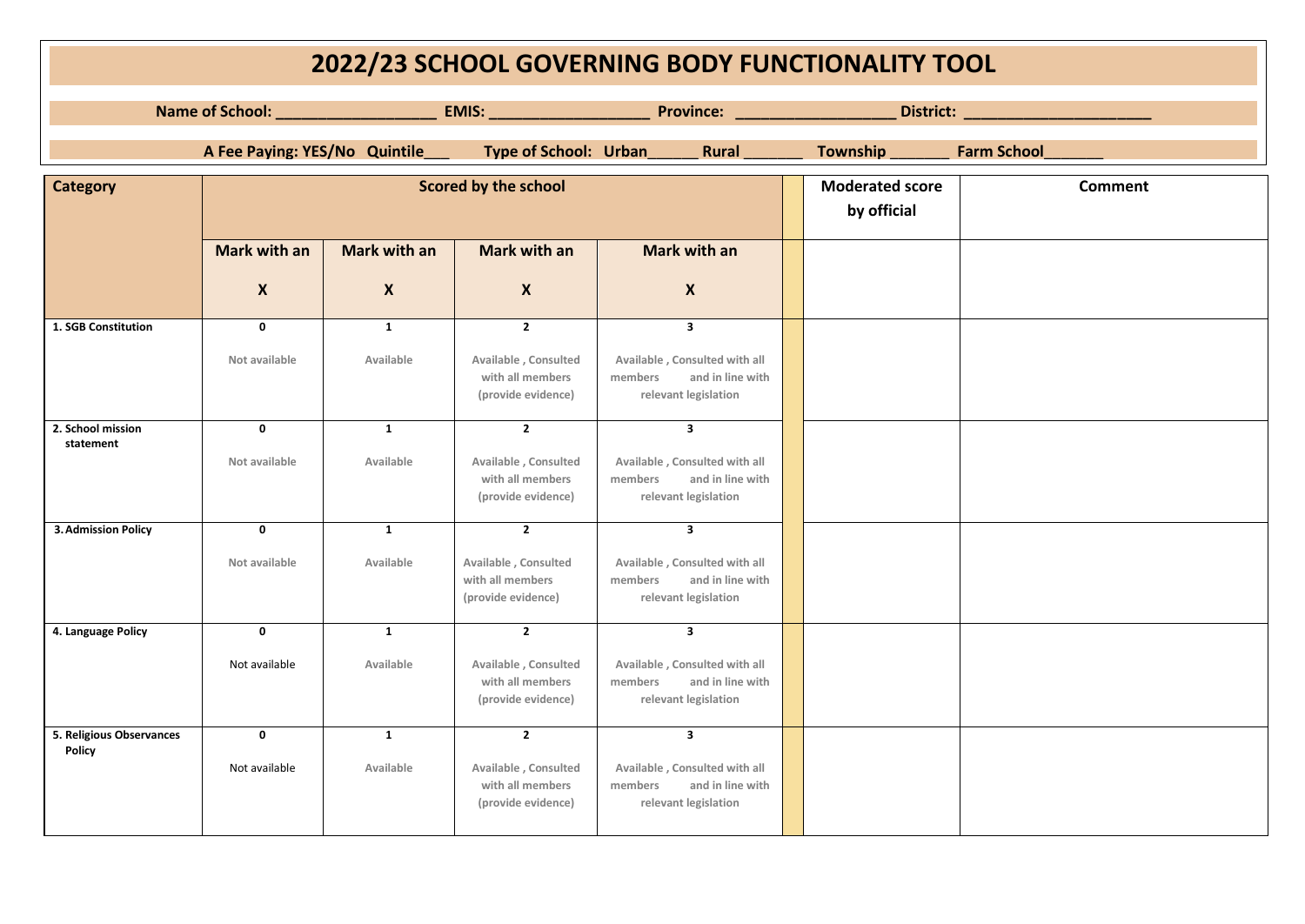| <b>Category</b>                    |                      | <b>Scored by the</b> |                                                                                                                      |                                                                                                                                                               | <b>Moderated score</b> | <b>Comment</b> |
|------------------------------------|----------------------|----------------------|----------------------------------------------------------------------------------------------------------------------|---------------------------------------------------------------------------------------------------------------------------------------------------------------|------------------------|----------------|
|                                    |                      | school               |                                                                                                                      |                                                                                                                                                               | by official            |                |
|                                    |                      |                      |                                                                                                                      |                                                                                                                                                               |                        |                |
|                                    | Mark with an         | Mark with an         | <b>Mark with an</b>                                                                                                  | Mark with an                                                                                                                                                  |                        |                |
|                                    | $\boldsymbol{X}$     | $\boldsymbol{X}$     | $\pmb{\mathsf{X}}$                                                                                                   | $\pmb{\mathsf{X}}$                                                                                                                                            |                        |                |
| 6. Code of Conduct for<br>Learners | $\mathbf 0$          | $\mathbf{1}$         | $\overline{2}$                                                                                                       | $\mathbf{3}$                                                                                                                                                  |                        |                |
|                                    | <b>Not Available</b> | Available            | Available, Consulted<br>with all members<br>(provide evidence)                                                       | Available, Consulted with all<br>members and in line with<br>relevant legislation                                                                             |                        |                |
| 7. SGB correctly<br>constituted    | $\mathbf 0$          | $\mathbf{1}$         | $\mathbf{2}$                                                                                                         | $\overline{\mathbf{3}}$                                                                                                                                       |                        |                |
|                                    | Not in place         | In place             | In place and list showing<br>full names and contact<br>details of all SGB<br>members available<br>(provide evidence) | In place and list showing full<br>names and contact details of all<br>SGB members available and all<br>electable categories filled<br>(provide evidence)      |                        |                |
| 8. Office-Bearers                  | $\mathbf 0$          | $\mathbf{1}$         | $\overline{2}$                                                                                                       | $\mathbf{3}$                                                                                                                                                  |                        |                |
|                                    | Not in place         | In place             | In place and elected in<br>2022 (provide minutes)                                                                    | In place and elected in 2022 and<br>all electable categories of office<br>bearers filled (provide evidence)                                                   |                        |                |
| 9. SGB Meetings                    | $\mathbf 0$          | $\mathbf{1}$         | $\overline{2}$                                                                                                       | $\overline{\mathbf{3}}$                                                                                                                                       |                        |                |
|                                    | Not in place         | In place             | In place and meetings<br>conducted at least once<br>per term (Provide<br>minutes)                                    | In place and meetings conducted<br>at least once per term and a<br>formal agenda with approved<br>minutes is in place for every<br>meeting (Provide evidence) |                        |                |
| 10. Finance Policy                 | $\mathbf 0$          | $\mathbf 1$          | $\overline{2}$                                                                                                       | $\overline{\mathbf{3}}$                                                                                                                                       |                        |                |
|                                    | Not Available        | Available            | Available and consulted<br>with internal<br>stakeholders (Provide<br>evidence)                                       | Available and consulted with<br>internal stakeholders and in line<br>with relevant legislation                                                                |                        |                |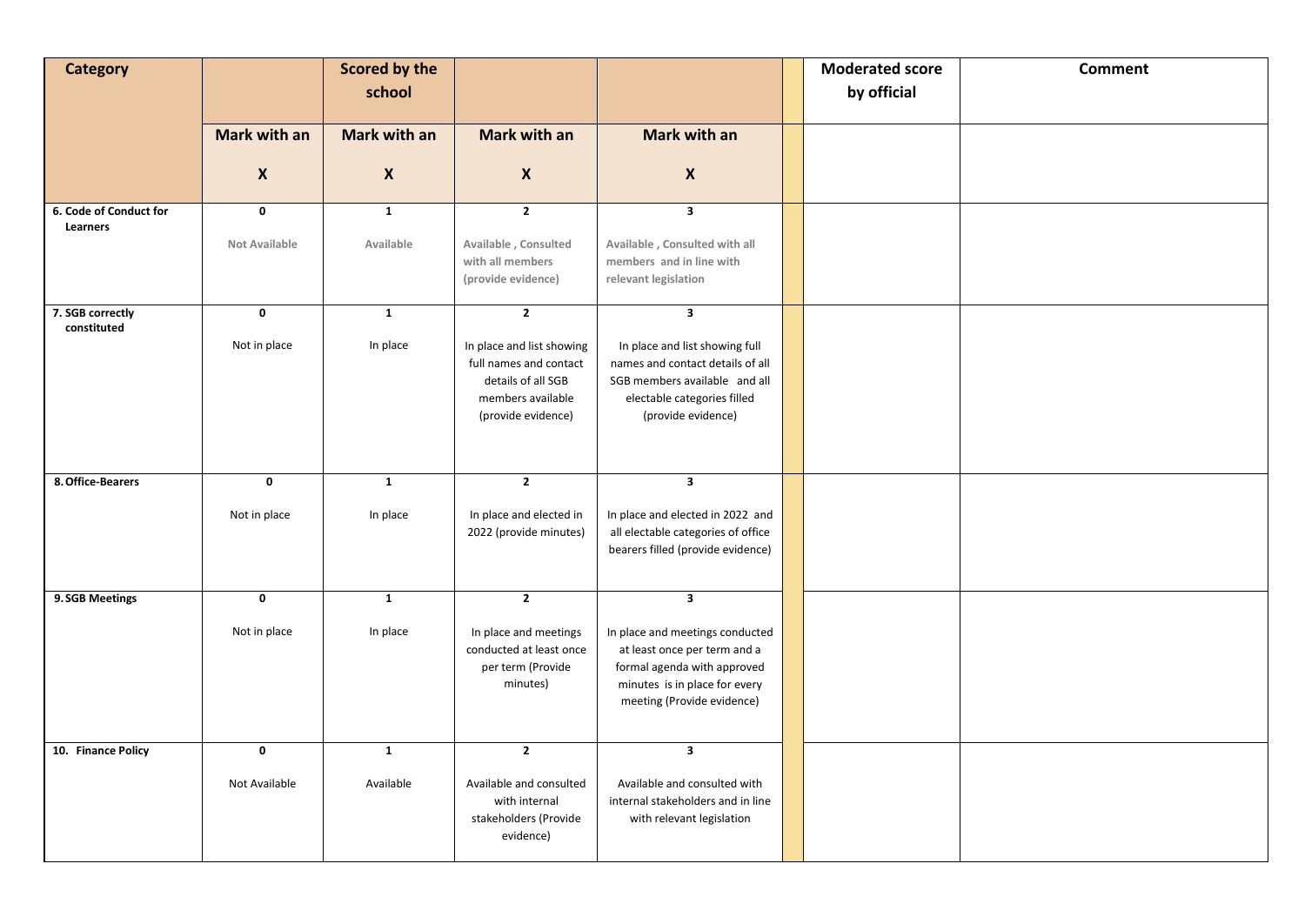| <b>Category</b>                            |                       |                              | Scored by the school                                                                        |                                                                                                                                                                        | <b>Moderated score</b> | <b>Comment</b> |
|--------------------------------------------|-----------------------|------------------------------|---------------------------------------------------------------------------------------------|------------------------------------------------------------------------------------------------------------------------------------------------------------------------|------------------------|----------------|
|                                            |                       |                              |                                                                                             |                                                                                                                                                                        | by official            |                |
|                                            |                       |                              |                                                                                             |                                                                                                                                                                        |                        |                |
|                                            | <b>Mark with an</b>   | <b>Mark with an</b>          | Mark with an                                                                                | Mark with an                                                                                                                                                           |                        |                |
|                                            |                       |                              |                                                                                             |                                                                                                                                                                        |                        |                |
|                                            | $\boldsymbol{X}$      | $\boldsymbol{X}$             | $\pmb{\chi}$                                                                                | $\pmb{\times}$                                                                                                                                                         |                        |                |
| 11. Finance Committee                      | $\mathbf 0$           | $\mathbf 1$                  | $\mathbf 2$                                                                                 | $\overline{\mathbf{3}}$                                                                                                                                                |                        |                |
|                                            | Not in place          | In place                     | In place and regular<br>meetings held (Provide<br>minutes)                                  | In place, regular meetings held<br>and school finances managed in<br>terms of the school finance<br>policy and SASA provisions<br>(Provide evidence)                   |                        |                |
| 12. School Budget                          | $\mathbf 0$           | $\mathbf{1}$                 | $\overline{2}$                                                                              | $\overline{\mathbf{3}}$                                                                                                                                                |                        |                |
|                                            | Not Available         | Available                    | Budget available and is<br>prepared following<br>acceptable protocols<br>(Provide evidence) | Budget available, prepared<br>following acceptable protocols<br>Annual General Meeting/Budget,<br>meeting held and budget<br>approved by parents (Provide<br>evidence) |                        |                |
| 13. Learner Support                        | $\pmb{0}$             | $\mathbf{1}$                 | $\overline{2}$                                                                              | $\overline{\mathbf{3}}$                                                                                                                                                |                        |                |
| <b>Material</b>                            | Orders prepared       | All internal<br>stakeholders | All internal stakeholders<br>participated and                                               | All internal stakeholders<br>participated, approved by the                                                                                                             |                        |                |
|                                            |                       | participated (Provide        | approved by the SGB                                                                         | SGB and orders placed with the                                                                                                                                         |                        |                |
|                                            |                       | evidence)                    | (Provide evidence)                                                                          | supplier or the Department<br>Adhered to by school<br>(Provide evidence)                                                                                               |                        |                |
| 14. Audited Financial<br><b>Statements</b> | $\mathbf 0$           | $\mathbf{1}$                 | $\overline{2}$                                                                              | $\overline{\mathbf{3}}$                                                                                                                                                |                        |                |
|                                            | Not Available         | Available                    | Available, agreed to and<br>signed by the SGB<br>(Provide evidence)                         | Available, agreed to, signed by<br>the SGB and submitted to the<br>Department (Provide evidence)                                                                       |                        |                |
| 15. School property,                       | $\mathbf 0$           | $\mathbf{1}$                 | $\overline{\mathbf{2}}$                                                                     | $\overline{\mathbf{3}}$                                                                                                                                                |                        |                |
| buildings, and grounds                     | Controls not in place | Controls in place            | Controls in place and<br>administered by the SGB<br>(Provide evidence)                      | Controls in place, administered<br>by the SGB and controls<br>adhered to by the school<br>(Provide proof)                                                              |                        |                |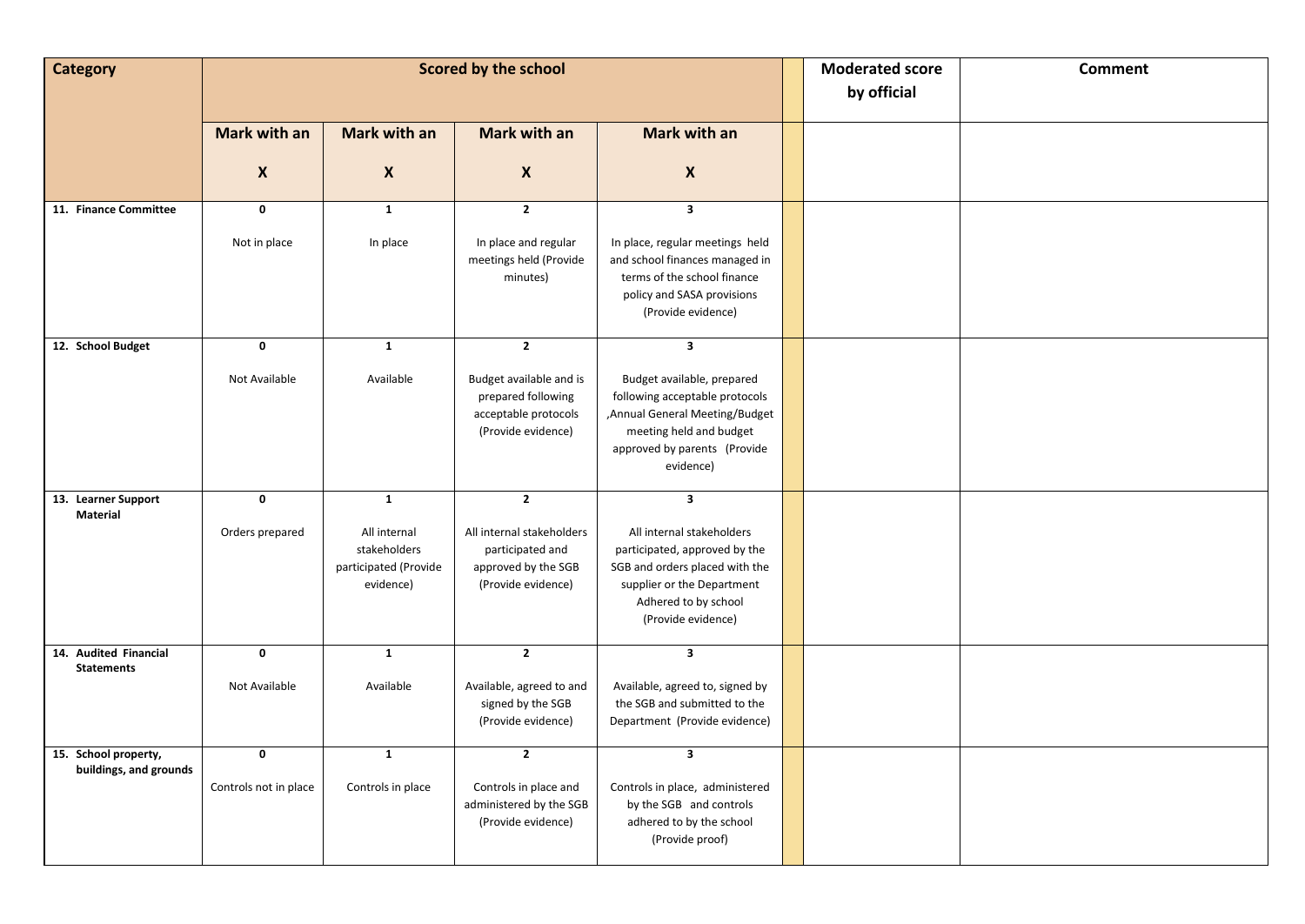| <b>Total rating</b>        |                    | <b>Rating by the Principal</b> | <b>Rating by the Education</b><br><b>Official</b> |
|----------------------------|--------------------|--------------------------------|---------------------------------------------------|
| <b>Functionality level</b> |                    | Place x                        | Place x                                           |
| $5: 37-45$                 | Works very well    |                                |                                                   |
| 4: 28-36                   | Works              |                                |                                                   |
| $3:19-27$                  | Almost works       |                                |                                                   |
| $2: 10-18$                 | Does not work      |                                |                                                   |
| $1: 0-09$                  | Needs Intervention |                                |                                                   |
| Total                      |                    |                                |                                                   |

#### **Remarks**

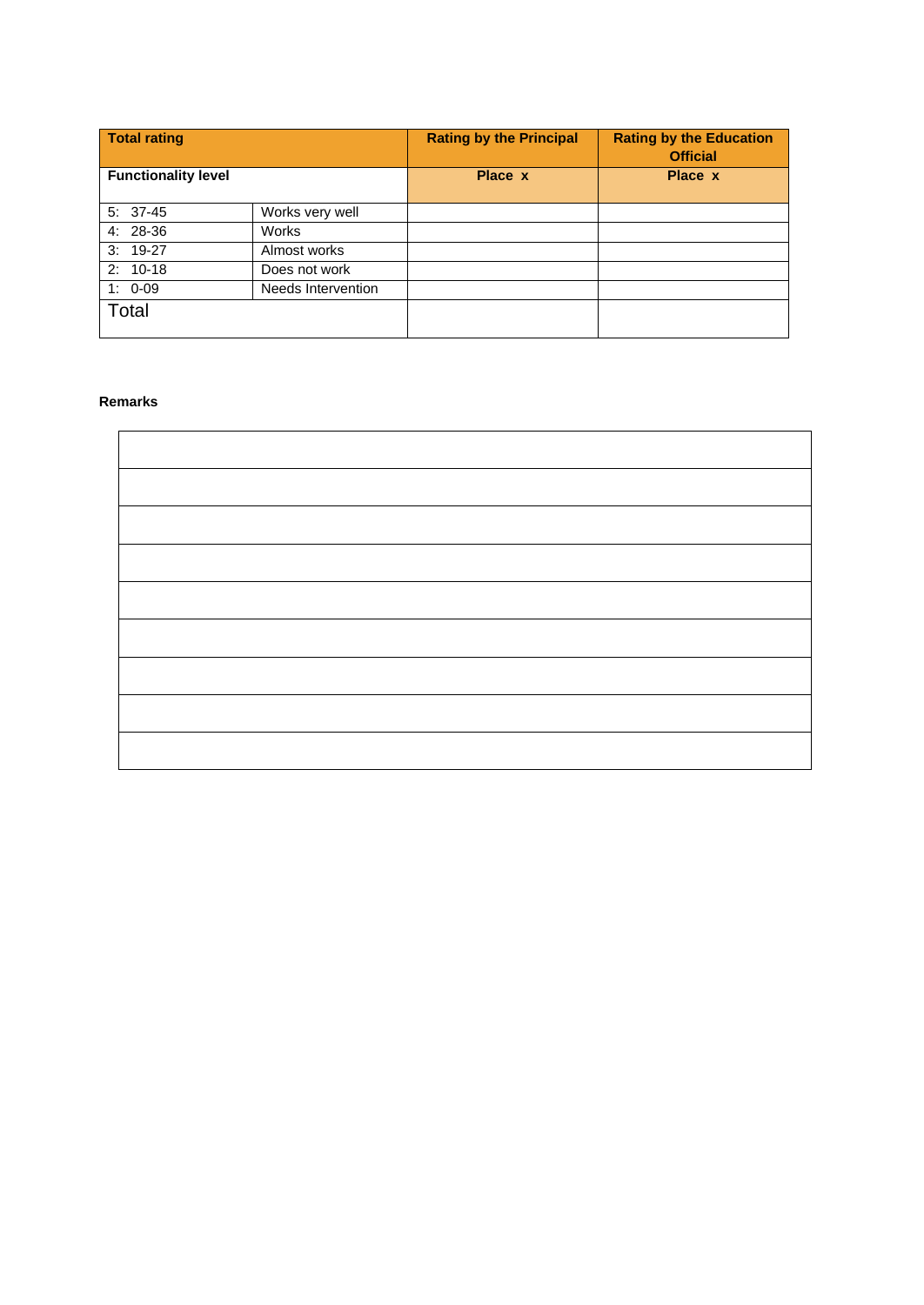| 1. NAME OF PRINCIPAL     |  |
|--------------------------|--|
| <b>SIGNATURE:</b>        |  |
| <b>Telephone/Cell no</b> |  |
| DATE:                    |  |

| 2. NAME OF SGB CHAIR |  |
|----------------------|--|
| <b>SIGNATURE:</b>    |  |
| Telephone/Cell no    |  |
| DATE:                |  |

| 3. NAME OF EDUCATION OFFICIAL |  |
|-------------------------------|--|
| <b>SIGNATURE:</b>             |  |
| <b>Telephone/Cell no</b>      |  |
| DATE:                         |  |